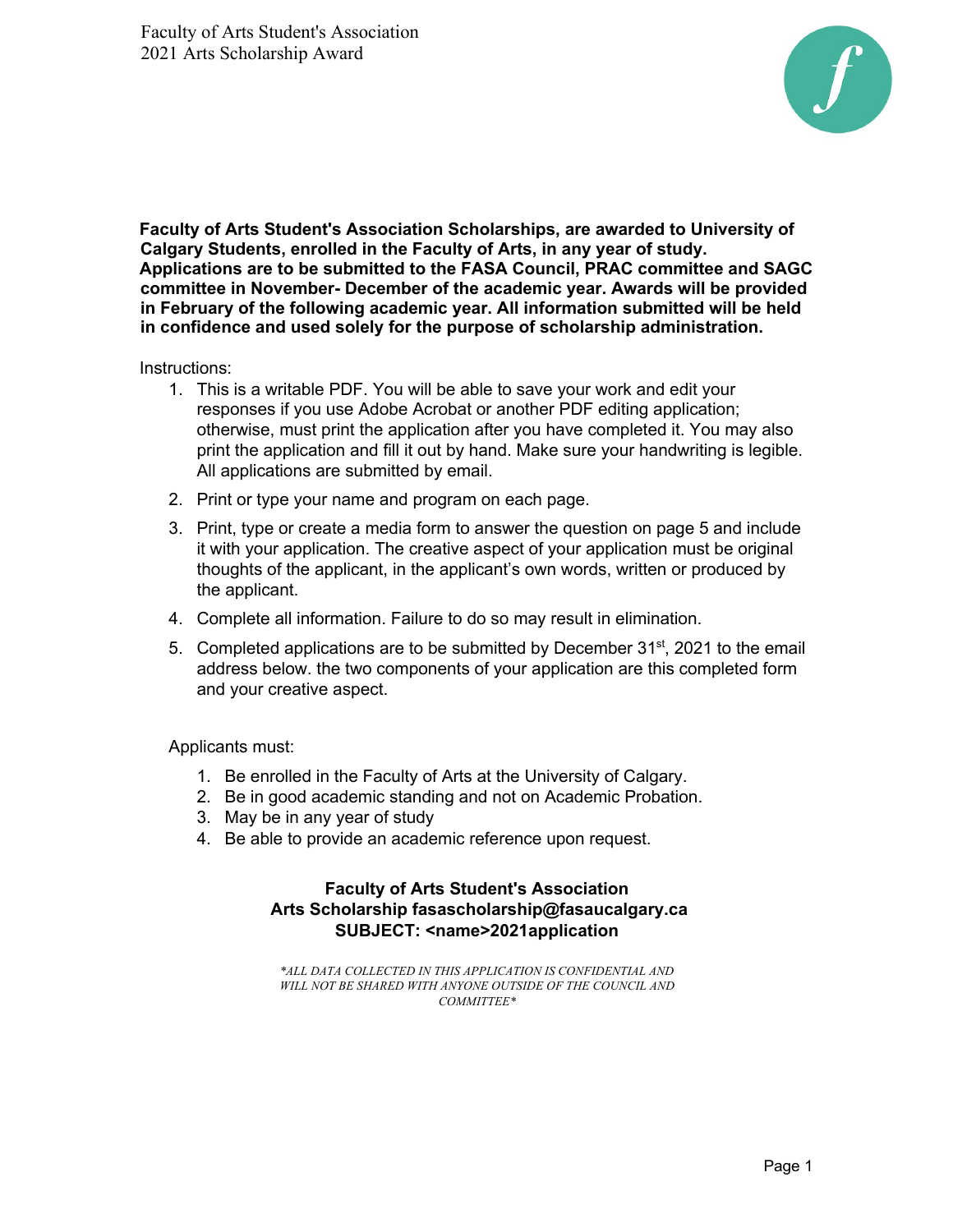

|                                                                 | Program: __________________________                                                |             |
|-----------------------------------------------------------------|------------------------------------------------------------------------------------|-------------|
| <b>PERSONAL DATA</b>                                            |                                                                                    |             |
|                                                                 |                                                                                    |             |
| Address ____________________                                    |                                                                                    |             |
| <b>Street</b>                                                   |                                                                                    |             |
| City                                                            | Province                                                                           | Postal Code |
|                                                                 |                                                                                    |             |
|                                                                 | $\sqcup$ Cell<br>$\Box$ Home                                                       |             |
|                                                                 | E-mail Address <b>E-mail Address</b>                                               |             |
|                                                                 |                                                                                    |             |
| information of someone who will be able to help us contact you: | In the event we are unable to reach you, please provide us with a name and contact |             |
|                                                                 |                                                                                    |             |
|                                                                 |                                                                                    |             |
|                                                                 |                                                                                    |             |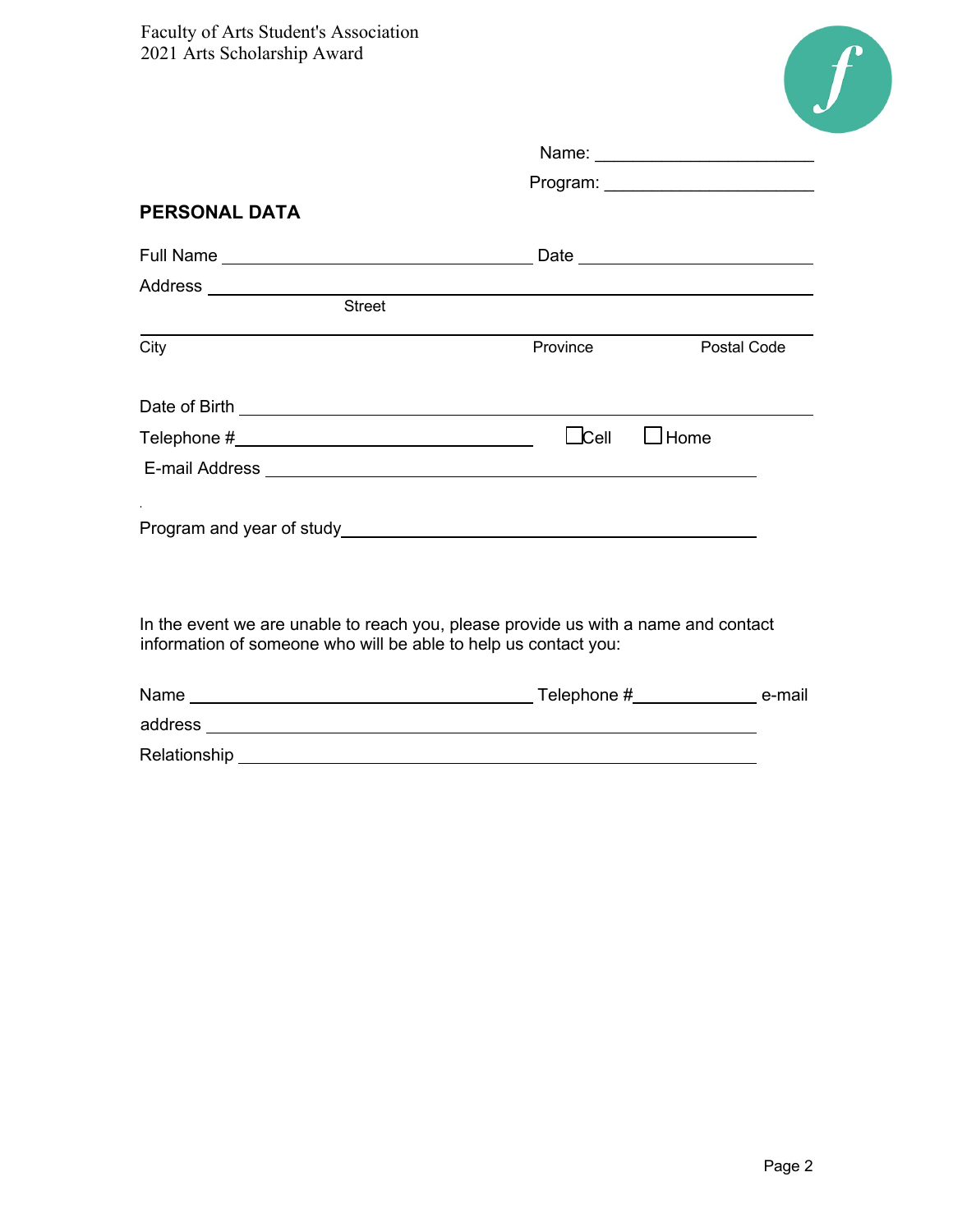

Name:  $\Box$ 

Program:

## **CONFIDENTIAL FINANCIAL DATA \*The information below applies to the current academic year\***

**Estimated Annual Costs for the Academic Year**  Tuition  $\vert \$$  $Room/Board$  \$ Food \$ Transportation \$ Supplies \$ Books  $\frac{1}{3}$ Other (Please specify below)  $TOTAL$   $\frac{1}{3}$ 

| <b>Annual Aid from College or</b><br><b>University</b> | Loans                      | \$ |
|--------------------------------------------------------|----------------------------|----|
|                                                        | Scholarships $\frac{1}{3}$ |    |
|                                                        | Grants                     | \$ |
|                                                        | Work Study   \$            |    |
|                                                        | <b>TOTAL</b>               | \$ |

## **APPLICANT CERTIFICATION AND SIGNATURE**

**Lack of data may result in elimination from Faculty of Arts Student's Associations Arts Scholarship consideration.** 

**The information reported is true, correct, and complete, to the best of my knowledge.** 

| <b>Signature of Applicant:</b> | Date: |  |
|--------------------------------|-------|--|
|                                |       |  |